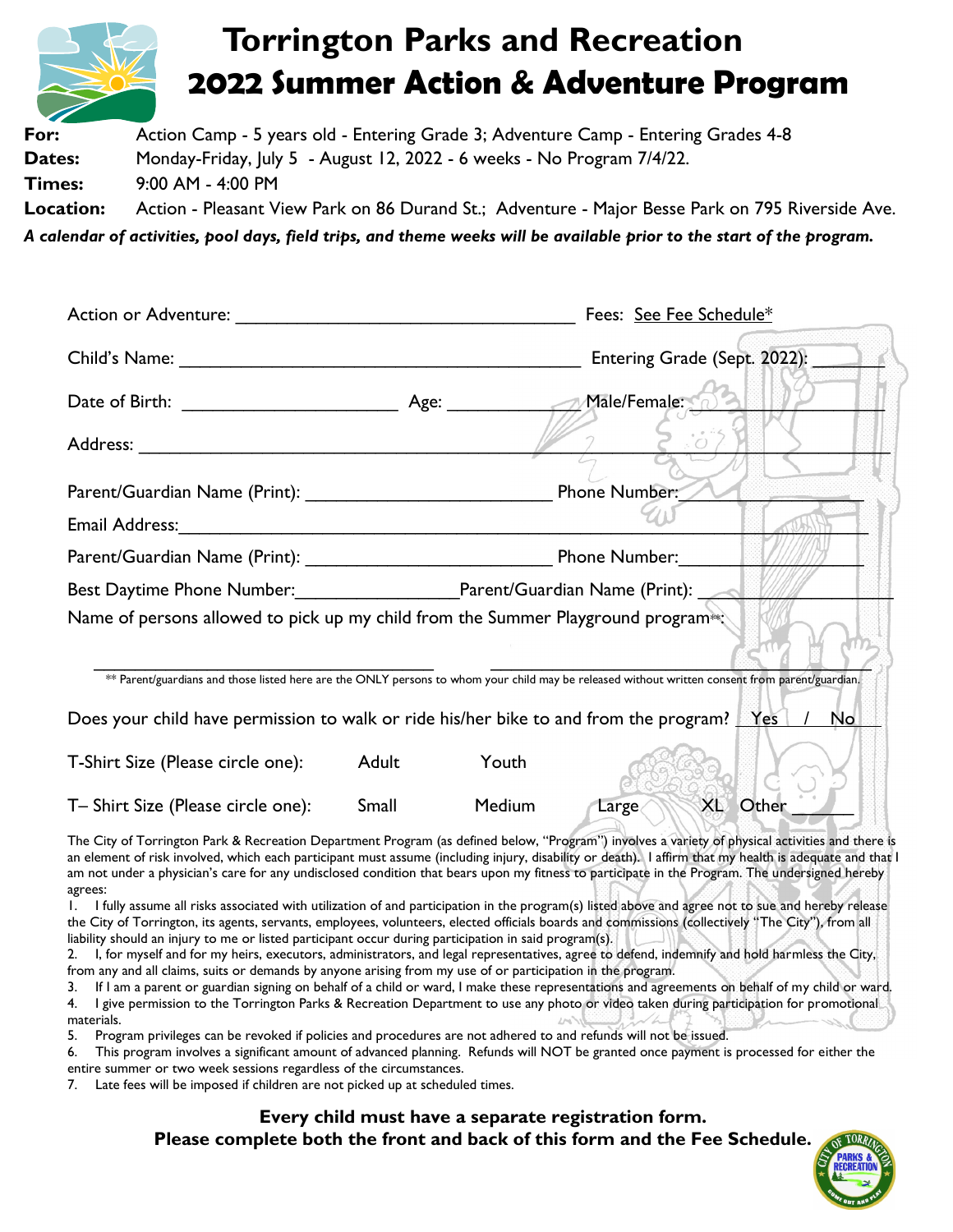## **Torrington Parks and Recreation Dept. Phone: (860) 489-2274 153 South Main Street, Torrington, CT 06790 Info Line: (860) 489-2270 Office Hours: Monday - Friday, 9:00 AM - 4:30 PM www.torringtonct.org**

### **CONSENT FOR EMERGENCY TREATMENT OF MINORS FOR TORRINGTON PARKS & RECREATION PROGRAMS**

**I authorize any licensed physician to provide proper medical/surgical treatment for my son/daughter in the event of illness or injury related to participation in Torrington Parks and Recreation Programs. I realize that permission is granted prior to any medical need, but is given in order to avoid unnecessary delay in emergency treatment which a physician may deem advisable.**

If parent or guardians (listed on previous page) cannot be contacted in the event of an emergency, notify:

|                                                                                                                                                                          | Telephone Number: ________________ |  |  |  |  |  |  |  |
|--------------------------------------------------------------------------------------------------------------------------------------------------------------------------|------------------------------------|--|--|--|--|--|--|--|
|                                                                                                                                                                          |                                    |  |  |  |  |  |  |  |
|                                                                                                                                                                          |                                    |  |  |  |  |  |  |  |
|                                                                                                                                                                          |                                    |  |  |  |  |  |  |  |
| Parent's Medical Insurance Company: _________________________________ Insurance No.: _______________                                                                     |                                    |  |  |  |  |  |  |  |
| Date of Last Tetanus Shot: $\frac{1}{\sqrt{2\pi}}$ / $\frac{1}{\sqrt{2\pi}}$                                                                                             |                                    |  |  |  |  |  |  |  |
| Does your child have any known medical conditions, diagnoses, allergies, recent injuries or physical<br>restrictions that we should know about? If yes, please describe: |                                    |  |  |  |  |  |  |  |
|                                                                                                                                                                          |                                    |  |  |  |  |  |  |  |
|                                                                                                                                                                          |                                    |  |  |  |  |  |  |  |
| Recreation programs, realizing that such activities involve the potential for injury.                                                                                    |                                    |  |  |  |  |  |  |  |

I/We have read and understand the policies adopted by the Torrington Parks & Recreation Department and agree to abide by those policies. I/We acknowledge that I/We have read and understand this warning.

\_\_\_\_\_\_\_\_\_\_\_\_\_\_\_\_\_\_\_\_\_\_\_\_\_\_\_\_\_\_\_\_\_\_\_\_\_\_\_\_\_\_\_ \_\_\_\_\_\_\_\_\_\_\_\_\_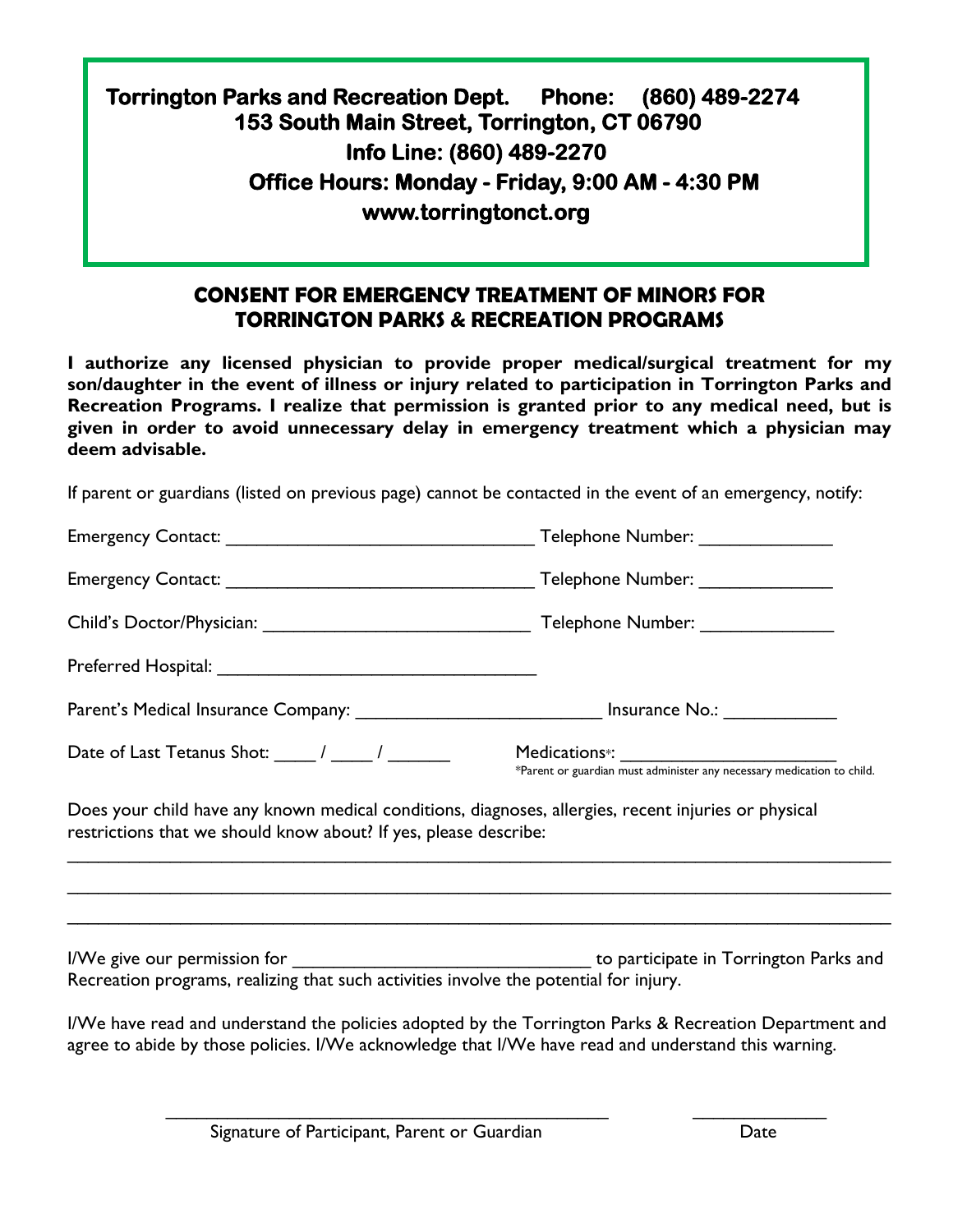

# **Torrington Parks and Recreation 2022 Summer Action & Adventure Program**

| For:          | Action Camp - 5 years old - Entering Grade 3; Adventure Camp - Entering Grades 4-8 |
|---------------|------------------------------------------------------------------------------------|
| <b>Dates:</b> | Monday-Friday, July 5 - August 12, 2022 - 6 weeks - No Program 7/4/22.             |
| <b>Times:</b> | $9:00$ AM - 4:00 PM                                                                |

**Location:** Action - Pleasant View Park on 86 Durand St.; Adventure - Major Besse Park on 795 Riverside Ave.  *A calendar of activities, pool days and theme weeks will be available prior to the start of the program.*

| Fee Schedule - TORRINGTON RESIDENT                                                                                                                                                                           |                                                                                       |                                                        |                                   |                                             |                                          |  |  |  |
|--------------------------------------------------------------------------------------------------------------------------------------------------------------------------------------------------------------|---------------------------------------------------------------------------------------|--------------------------------------------------------|-----------------------------------|---------------------------------------------|------------------------------------------|--|--|--|
| Price Per Session -2 weeks (*Session Ia is four days)                                                                                                                                                        | <b>Session la</b><br>$7/5 - 7/8$<br>\$140.00<br>No Program<br>7/4                     | <b>Session 1b</b><br>$7/5 - 7/15$<br>No Program<br>7/4 | <b>Session 2</b><br>$7/18 - 7/29$ | <b>Session 3</b><br>$8/1 - 8/12$            | <b>Total Cost</b>                        |  |  |  |
| Session Ia is \$140.00 (one week only)                                                                                                                                                                       |                                                                                       |                                                        |                                   |                                             |                                          |  |  |  |
| \$300.00 (2 weeks) – includes all activities & visits to pool.                                                                                                                                               | \$140                                                                                 | \$300                                                  | \$300                             | \$300                                       |                                          |  |  |  |
| <b>Total</b>                                                                                                                                                                                                 |                                                                                       |                                                        |                                   |                                             |                                          |  |  |  |
| No discount for siblings if not paying for the entire summer.                                                                                                                                                |                                                                                       |                                                        |                                   |                                             |                                          |  |  |  |
| Payments for All Sessions Due: June 10, 2022                                                                                                                                                                 |                                                                                       |                                                        |                                   |                                             |                                          |  |  |  |
| <b>Price for Entire Summer - One Child -</b><br>Payments Due June 10, 2022:                                                                                                                                  |                                                                                       |                                                        |                                   |                                             |                                          |  |  |  |
| \$750.00 (Averages out to \$125.00 per week) - includes all activities & visits to pool. (\$140.00 savings).                                                                                                 |                                                                                       |                                                        |                                   |                                             |                                          |  |  |  |
|                                                                                                                                                                                                              |                                                                                       |                                                        |                                   | <b>Total</b>                                |                                          |  |  |  |
| Price for Entire Summer - Multiple Children -<br>Payments Due June 10, 2022:                                                                                                                                 |                                                                                       |                                                        | 3<br><b>Children</b>              | $\boldsymbol{\varDelta}$<br><b>Children</b> | <b>Total Cost</b><br><b>Sessions 1-3</b> |  |  |  |
| Averages out to \$125.00 per week per child plus sibling discount of \$120.00                                                                                                                                |                                                                                       |                                                        | \$2010.00<br><b>Saves</b>         | \$2640.00                                   |                                          |  |  |  |
| visits to pool.                                                                                                                                                                                              | applied to each additional child over initial registration. Includes all activities & |                                                        |                                   | <b>Saves</b><br>\$960.00                    |                                          |  |  |  |
|                                                                                                                                                                                                              |                                                                                       | \$420.00                                               | \$690.00                          | <b>Total</b>                                |                                          |  |  |  |
| This program involves a significant amount of advanced planning. Refunds will NOT be granted once payment is processed for<br>either the entire summer or two week sessions regardless of the circumstances. |                                                                                       |                                                        |                                   |                                             |                                          |  |  |  |
| Fee Schedule - NON-RESIDENT                                                                                                                                                                                  |                                                                                       |                                                        |                                   |                                             |                                          |  |  |  |
| Price Per Session - Session Ia is four days only                                                                                                                                                             | <b>Session la</b><br>$7/5 - 7/8$<br>No Program<br>7/4                                 | <b>Session Ib</b><br>$7/5 - 7/15$<br>No Program<br>7/4 | <b>Session 2</b><br>$7/18 - 7/29$ | <b>Session 3</b><br>$8/1 - 8/12$            | <b>Total Cost</b>                        |  |  |  |
| \$320.00 - includes all activities & visits to pool per week.                                                                                                                                                | \$150                                                                                 | \$320                                                  | \$320                             | \$320                                       |                                          |  |  |  |
| <b>Total</b>                                                                                                                                                                                                 |                                                                                       |                                                        |                                   |                                             |                                          |  |  |  |
| No discount for siblings if not paying for the entire summer.                                                                                                                                                |                                                                                       |                                                        |                                   |                                             |                                          |  |  |  |
| Payments for All Sessions - Due: June 10, 2022                                                                                                                                                               |                                                                                       |                                                        |                                   |                                             | <b>Total Cost</b>                        |  |  |  |
| <b>Price for Entire Summer - One Child -</b><br>Payments Due June 10, 2022:                                                                                                                                  |                                                                                       |                                                        |                                   |                                             |                                          |  |  |  |
| \$840.00 (Averages out to \$140.00 per week) - includes all activities & visits to pool. (\$140.00 savings).                                                                                                 |                                                                                       |                                                        |                                   |                                             |                                          |  |  |  |
| <b>Total</b>                                                                                                                                                                                                 |                                                                                       |                                                        |                                   |                                             |                                          |  |  |  |
| Price for Entire Summer - Multiple Children -<br>Payments Due June 10, 2022:                                                                                                                                 |                                                                                       |                                                        | 3<br><b>Children</b>              | $\boldsymbol{\Lambda}$<br><b>Children</b>   | <b>Total Cost</b><br><b>Sessions 1-3</b> |  |  |  |
| Averages out to \$140.00 per week per child plus sibling discount of \$120.00<br>applied to each additional child over initial registration. Includes all activities, &<br>visits to pool.                   |                                                                                       |                                                        | \$2280.00<br>\$1560.00            | \$3000.00                                   |                                          |  |  |  |
|                                                                                                                                                                                                              |                                                                                       |                                                        | <b>Saves</b><br>\$600.00          | <b>Saves</b><br>\$840.00                    |                                          |  |  |  |
|                                                                                                                                                                                                              |                                                                                       |                                                        |                                   | <b>Total</b>                                |                                          |  |  |  |
| This program involves a significant amount of advanced planning. Refunds will NOT be granted once payment is processed for<br>either the entire summer or two week sessions regardless of the circumstances. |                                                                                       |                                                        |                                   |                                             |                                          |  |  |  |